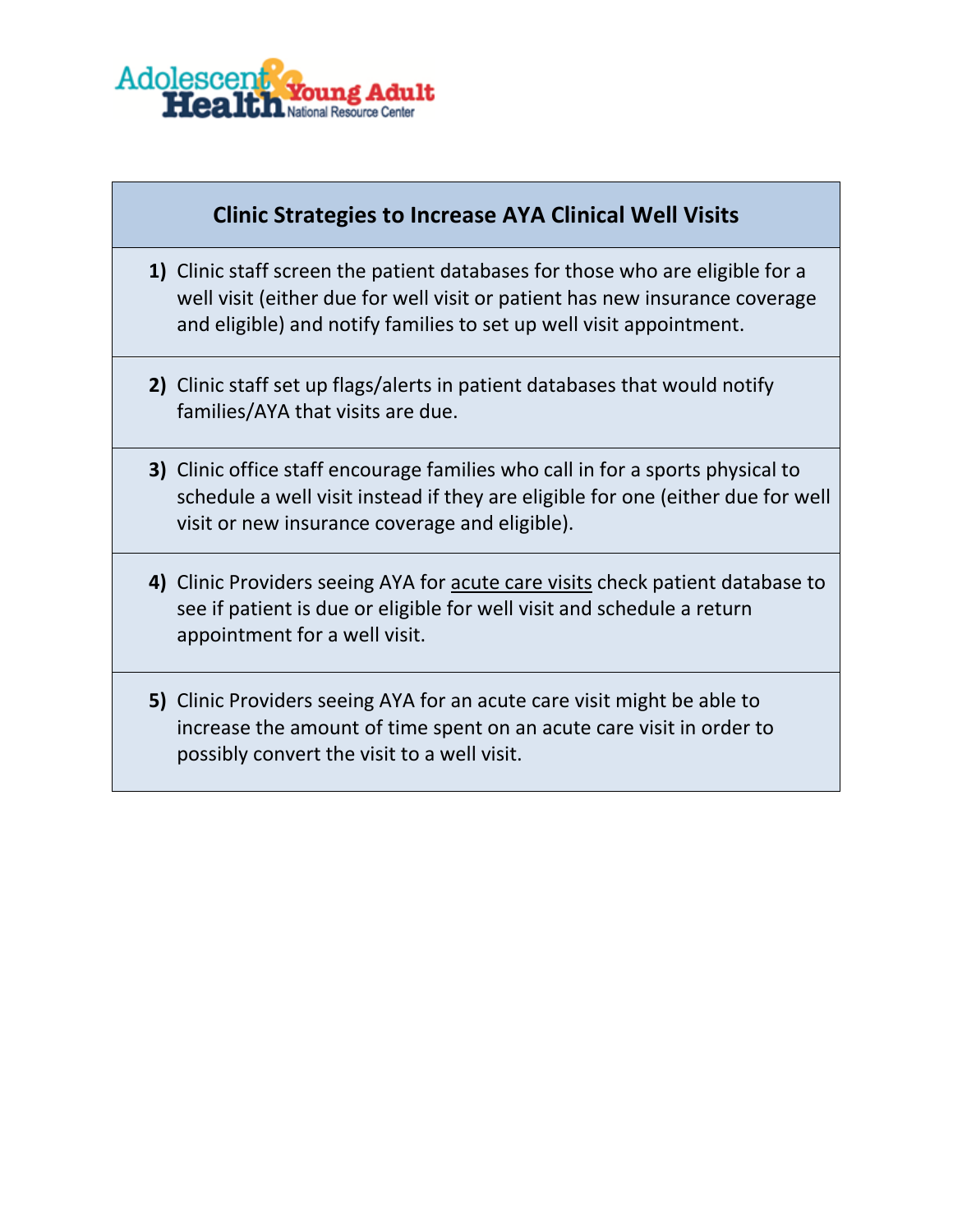# Let's get clinical



- **Planning clinic strategies to increase AYA clinical well visits**
	- **Convert OR**
	- **Determine if due for a AWV**



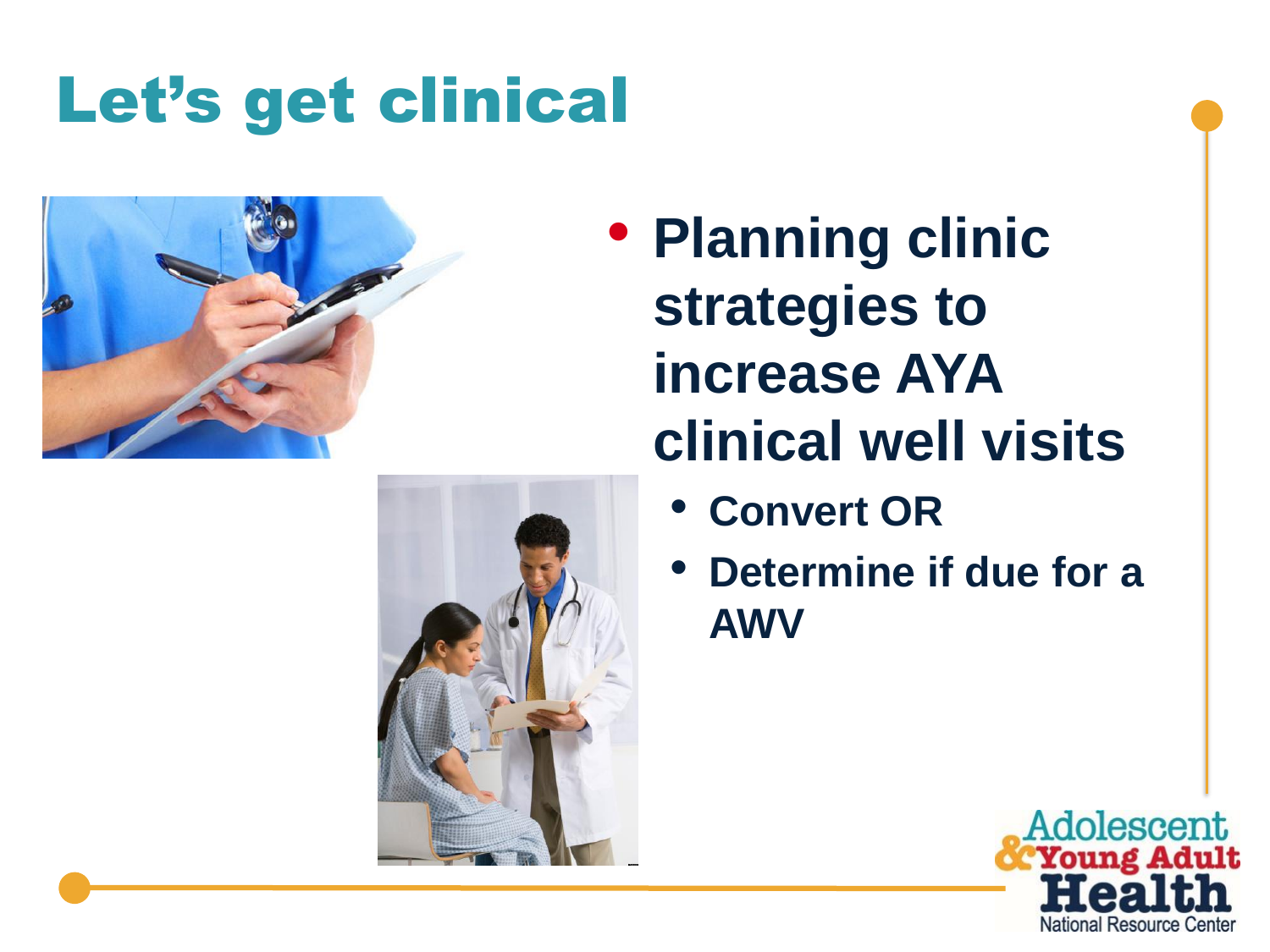## Screen the patient databases

- **Clinic staff screen the patient databases for those who are eligible for a well visit** 
	- **Due for well visit**
	- **Youth has new insurance coverage and eligible**
- **Notify families to set up well visit appointment**



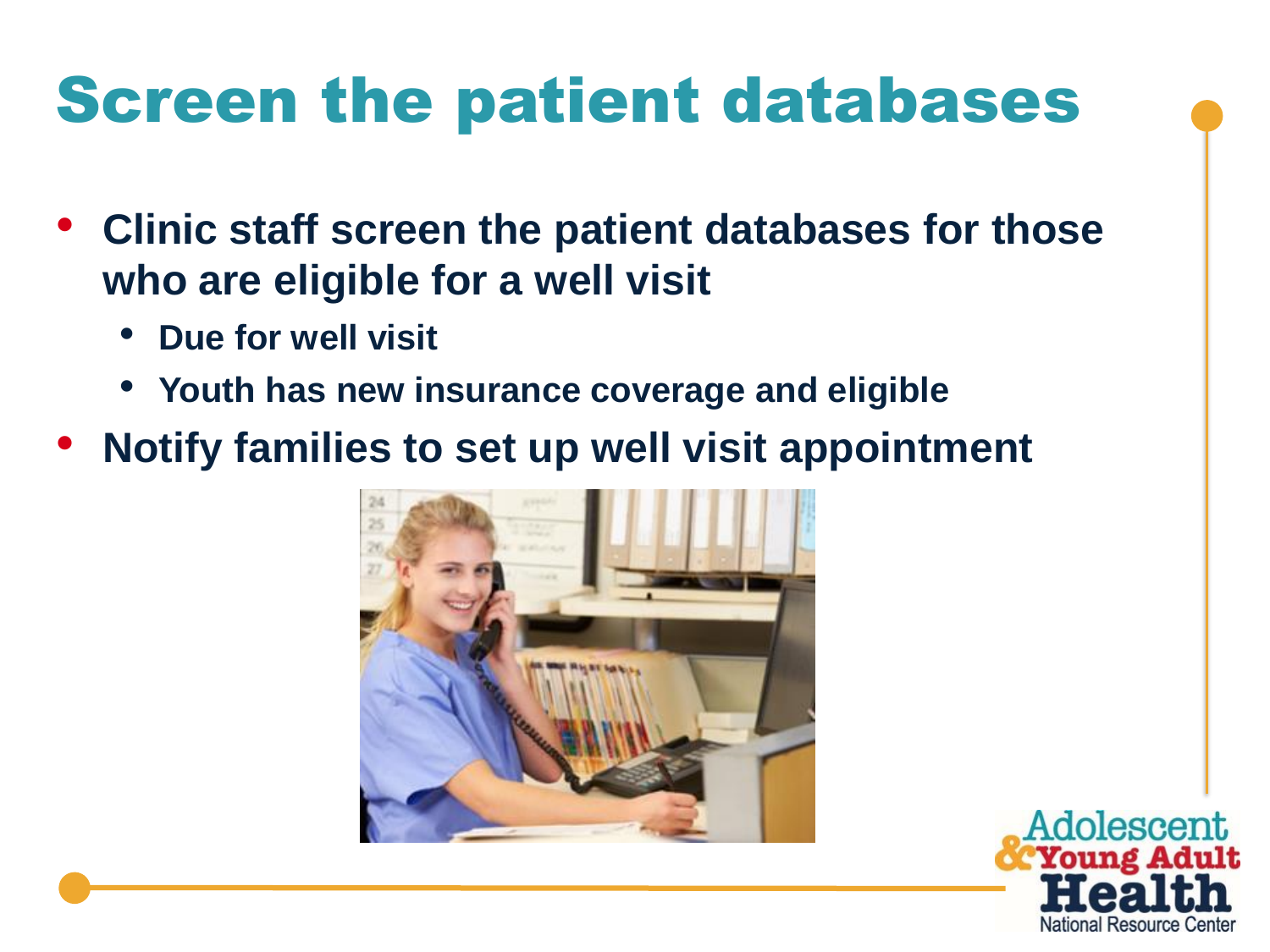### Internal alerts

• **Clinic staff set up flags/alerts in patient databases that would notify families/ AYA that visits are due**





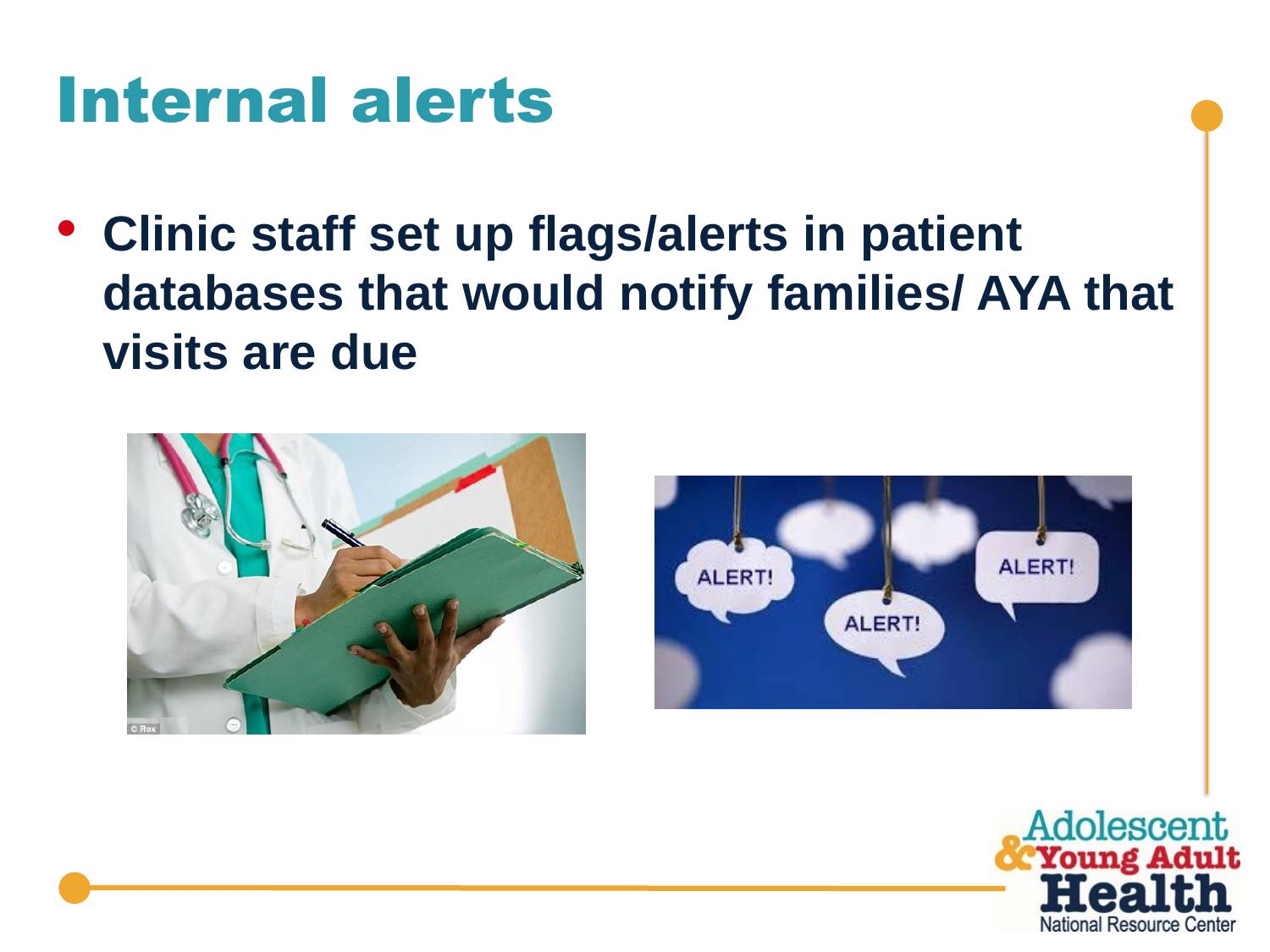## Beyond sports

- **Clinic office staff encourage families who call in for a sports physical to schedule a well visit instead if they are eligible for one** 
	- **Either due for well visit or new insurance coverage and eligible**



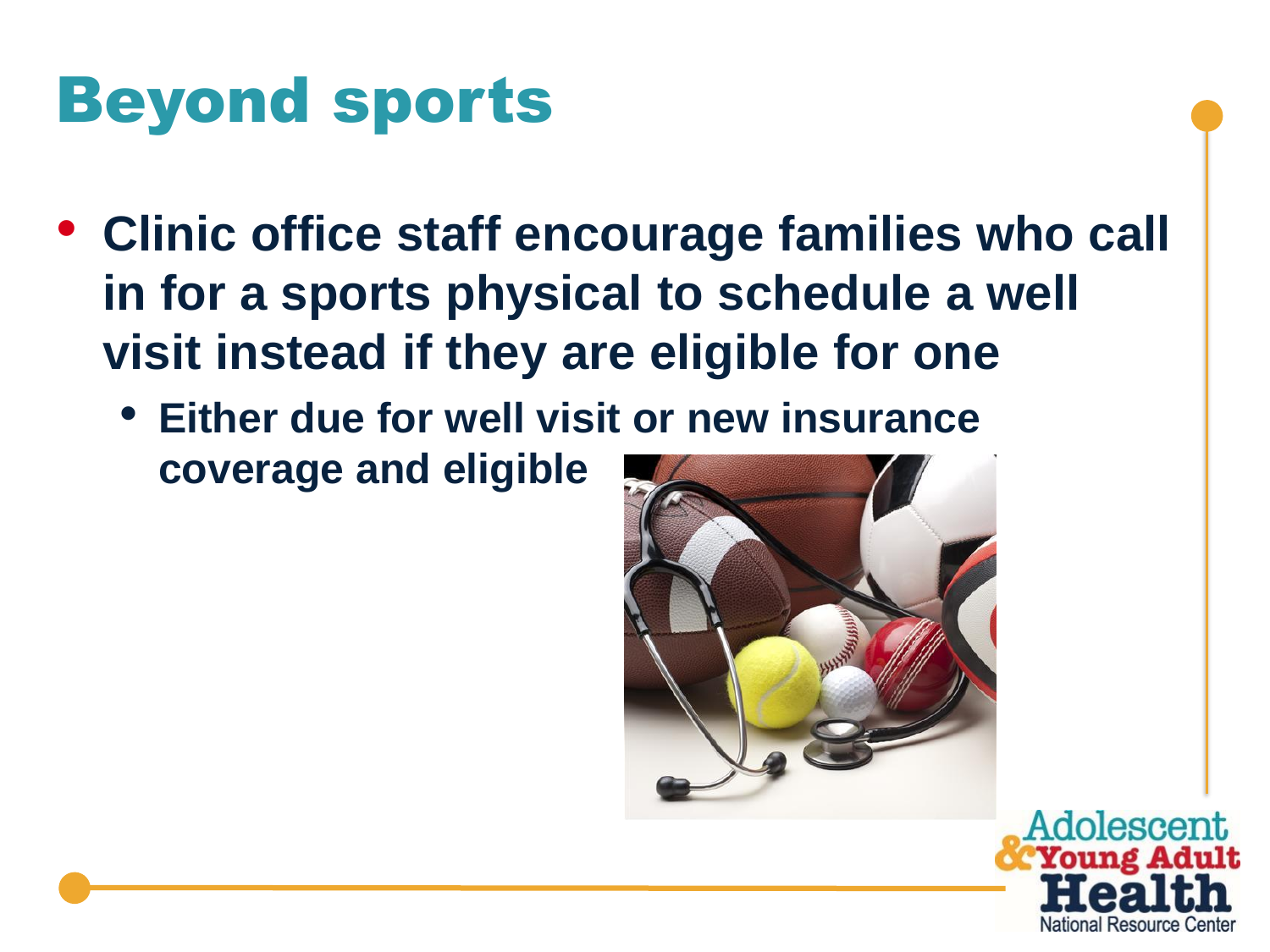## The Bonus Offer

- **Clinic Providers seeing AYA for acute care visits check patient database to see if patient is due or eligible for well visit and schedule a return appointment for a well visit**
- **Consider the existing reasons that youth may come into the clinic:**
	- **Contraceptive counseling**
	- **Sexual health service**
	- **Behavioral health visits**
	- **Other episodic visit**